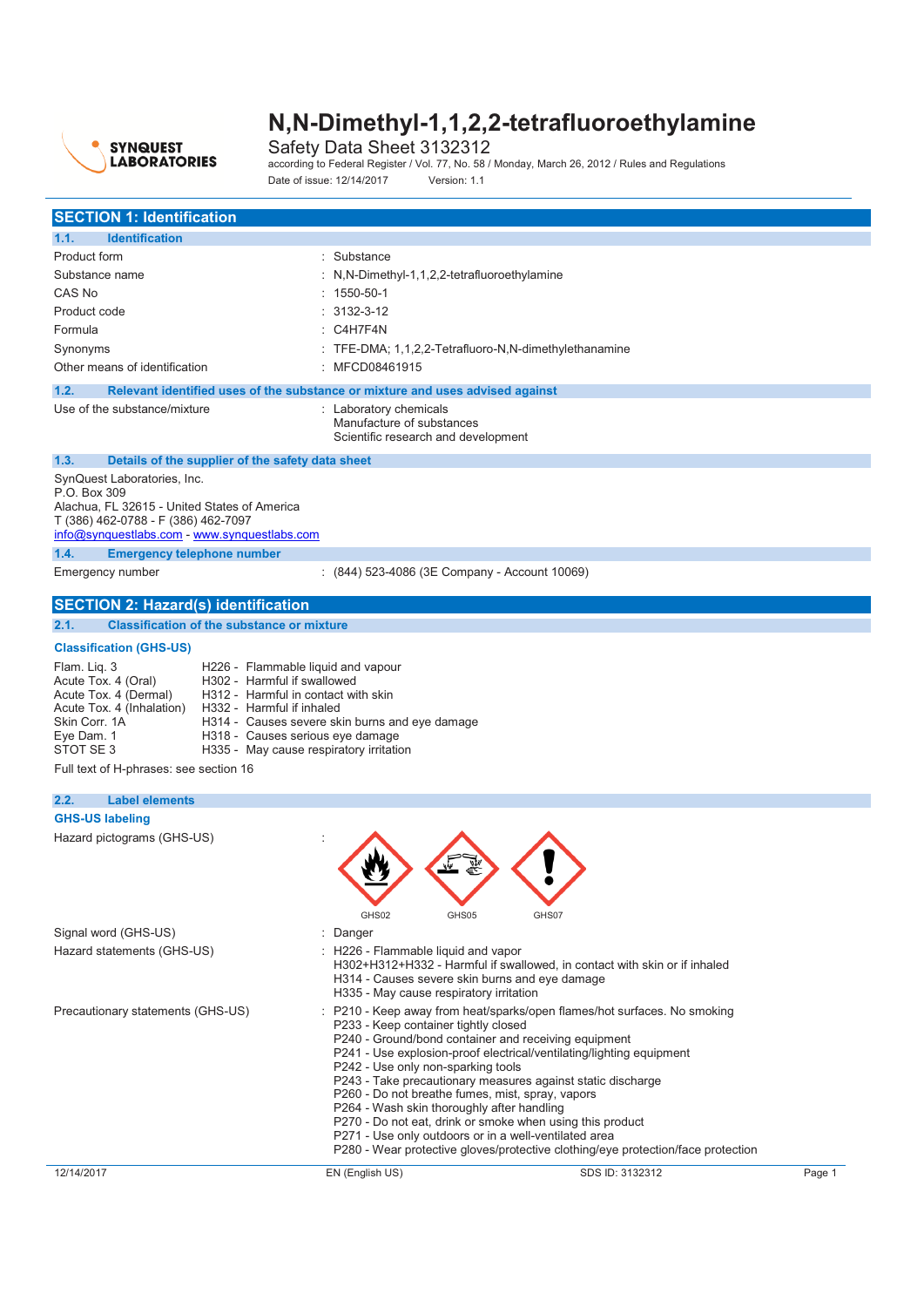Safety Data Sheet according to Federal Register / Vol. 77, No. 58 / Monday, March 26, 2012 / Rules and Regulations

|      |                                     | P301+P312 - If swallowed: Call a POISON CENTER or doctor/ physician if you feel unwell<br>P301+P330+P331 - If swallowed: rinse mouth. Do NOT induce vomiting<br>P302+P352 - If on skin: Wash with plenty of soap and water<br>P303+P361+P353 - If on skin (or hair): Take off immediately all contaminated clothing. Rinse<br>skin with water/shower<br>P304+P340 - If inhaled: Remove person to fresh air and keep comfortable for breathing<br>P305+P351+P338 - If in eyes: Rinse cautiously with water for several minutes. Remove contact<br>lenses, if present and easy to do. Continue rinsing<br>P310 - Immediately call a POISON CENTER or doctor/ physician<br>P321 - Specific treatment (see supplemental first aid instructions on this label)<br>P330 - Rinse mouth<br>P362+P364 - Take off contaminated clothing and wash it before reuse<br>P363 - Wash contaminated clothing before reuse<br>P370+P378 - In case of fire: Use dry sand, dry chemical or alcohol-resistant foam to extinguish<br>P403+P233 - Store in a well-ventilated place. Keep container tightly closed<br>P403+P235 - Store in a well-ventilated place. Keep cool<br>P405 - Store locked up<br>P501 - Dispose of contents/container to an approved waste disposal plant |
|------|-------------------------------------|-------------------------------------------------------------------------------------------------------------------------------------------------------------------------------------------------------------------------------------------------------------------------------------------------------------------------------------------------------------------------------------------------------------------------------------------------------------------------------------------------------------------------------------------------------------------------------------------------------------------------------------------------------------------------------------------------------------------------------------------------------------------------------------------------------------------------------------------------------------------------------------------------------------------------------------------------------------------------------------------------------------------------------------------------------------------------------------------------------------------------------------------------------------------------------------------------------------------------------------------------------------|
| 2.3. | <b>Other hazards</b>                |                                                                                                                                                                                                                                                                                                                                                                                                                                                                                                                                                                                                                                                                                                                                                                                                                                                                                                                                                                                                                                                                                                                                                                                                                                                             |
|      | No additional information available |                                                                                                                                                                                                                                                                                                                                                                                                                                                                                                                                                                                                                                                                                                                                                                                                                                                                                                                                                                                                                                                                                                                                                                                                                                                             |
| 2.4. | Unknown acute toxicity (GHS US)     |                                                                                                                                                                                                                                                                                                                                                                                                                                                                                                                                                                                                                                                                                                                                                                                                                                                                                                                                                                                                                                                                                                                                                                                                                                                             |

**2.4.** Unknown acute to

Not applicable

**3.1.** 

| <b>SECTION 3: Composition/information on ingredients</b>         |                           |               |                                                                                                                                                                                 |  |
|------------------------------------------------------------------|---------------------------|---------------|---------------------------------------------------------------------------------------------------------------------------------------------------------------------------------|--|
| 3.1.<br><b>Substance</b>                                         |                           |               |                                                                                                                                                                                 |  |
| Substance type                                                   | : Mono-constituent        |               |                                                                                                                                                                                 |  |
| <b>Name</b>                                                      | <b>Product identifier</b> | $\frac{9}{6}$ | <b>Classification (GHS-US)</b>                                                                                                                                                  |  |
| N,N-Dimethyl-1,1,2,2-tetrafluoroethylamine<br>(Main constituent) | (CAS No) 1550-50-1        | $\leq$ 100    | Flam. Lig. 3, H226<br>Acute Tox. 4 (Oral), H302<br>Acute Tox. 4 (Dermal), H312<br>Acute Tox. 4 (Inhalation), H332<br>Skin Corr. 1A, H314<br>Eye Dam. 1, H318<br>STOT SE 3. H335 |  |

#### Full text of H-phrases: see section 16

| 3.2.           | <b>Mixture</b>                                              |                                                                                                                                                                                                                                                                                                            |
|----------------|-------------------------------------------------------------|------------------------------------------------------------------------------------------------------------------------------------------------------------------------------------------------------------------------------------------------------------------------------------------------------------|
| Not applicable |                                                             |                                                                                                                                                                                                                                                                                                            |
|                | <b>SECTION 4: First aid measures</b>                        |                                                                                                                                                                                                                                                                                                            |
| 4.1.           | <b>Description of first aid measures</b>                    |                                                                                                                                                                                                                                                                                                            |
|                | First-aid measures general                                  | : In case of accident or if you feel unwell, seek medical advice immediately (show the label<br>where possible). Move the affected personnel away from the contaminated area.                                                                                                                              |
|                | First-aid measures after inhalation                         | : Remove person to fresh air and keep comfortable for breathing. If not breathing, give artificial<br>respiration. Get immediate medical advice/attention.                                                                                                                                                 |
|                | First-aid measures after skin contact                       | : Wash with plenty of soap and water. Remove contaminated clothing and shoes. In case of skin<br>contact, wearing rubber gloves rub 2.5% calcium gluconate gel continuously into the affected<br>area for 1.5 hours or until further medical care is available. Get immediate medical<br>advice/attention. |
|                | First-aid measures after eye contact                        | : Immediately flush eyes thoroughly with water for at least 15 minutes. Remove contact lenses, if<br>present and easy to do. Continue rinsing. Get immediate medical advice/attention.                                                                                                                     |
|                | First-aid measures after ingestion                          | : Do NOT induce vomiting. Never give anything by mouth to an unconscious person. Rinse<br>mouth out with water. Get immediate medical advice/attention.                                                                                                                                                    |
| 4.2.           | Most important symptoms and effects, both acute and delayed |                                                                                                                                                                                                                                                                                                            |
|                | Symptoms/injuries                                           | : The most important known symptoms and effects are described in the labelling (see section<br>2.2) and/or in section 11.                                                                                                                                                                                  |
|                | Symptoms/injuries after inhalation                          | : Material is destructive to tissue of the mucuous membranes and upper respiratory tract. Cough,<br>shortness of breath, headache, nausea.                                                                                                                                                                 |

#### **4.3. Indication of any immediate medical attention and special treatment needed**

Treat symptomatically. Absorption of excessive F- can result in acute systemic fluorosis with hypocalcemia, interference with various metabolic functions and organ damage (heart, liver, kidneys).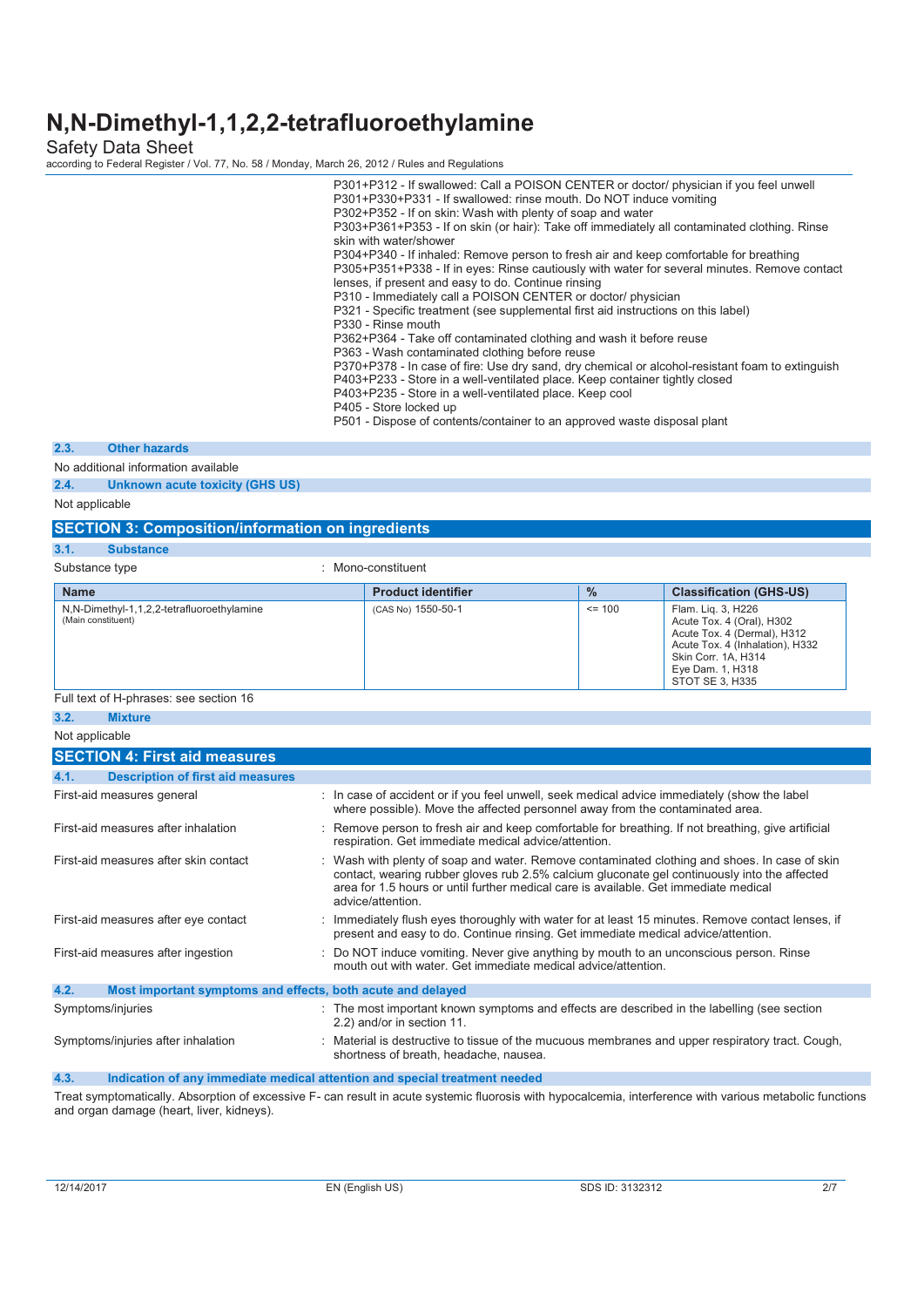| 2010 any to Fourial Register / Vol. 77, No. 00 / Monday, March 20, 2012 / Raics and Regulatorie |                                                                                                                                                                                                                                                                                                                                                                                                                               |
|-------------------------------------------------------------------------------------------------|-------------------------------------------------------------------------------------------------------------------------------------------------------------------------------------------------------------------------------------------------------------------------------------------------------------------------------------------------------------------------------------------------------------------------------|
| <b>SECTION 5: Firefighting measures</b>                                                         |                                                                                                                                                                                                                                                                                                                                                                                                                               |
| 5.1.<br><b>Extinguishing media</b>                                                              |                                                                                                                                                                                                                                                                                                                                                                                                                               |
| Suitable extinguishing media                                                                    | : Alcohol resistant foam. Carbon dioxide. Dry powder. Water spray. Use extinguishing media<br>appropriate for surrounding fire.                                                                                                                                                                                                                                                                                               |
| 5.2.<br>Special hazards arising from the substance or mixture                                   |                                                                                                                                                                                                                                                                                                                                                                                                                               |
| Fire hazard                                                                                     | : Thermal decomposition generates: Carbon oxides. Hydrogen fluoride. Nitrogen oxides.                                                                                                                                                                                                                                                                                                                                         |
| Explosion hazard                                                                                | : Risk of explosion if heated under confinement. Use water spray or fog for cooling exposed<br>containers. May form flammable/explosive vapor-air mixture.                                                                                                                                                                                                                                                                    |
| 5.3.<br><b>Advice for firefighters</b>                                                          |                                                                                                                                                                                                                                                                                                                                                                                                                               |
| Firefighting instructions                                                                       | : In case of fire: Evacuate area. Fight fire remotely due to the risk of explosion.                                                                                                                                                                                                                                                                                                                                           |
| Protection during firefighting                                                                  | : Wear gas tight chemically protective clothing in combination with self contained breathing<br>apparatus. For further information refer to section 8: "Exposure controls/personal protection".                                                                                                                                                                                                                               |
| <b>SECTION 6: Accidental release measures</b>                                                   |                                                                                                                                                                                                                                                                                                                                                                                                                               |
| Personal precautions, protective equipment and emergency procedures<br>6.1.                     |                                                                                                                                                                                                                                                                                                                                                                                                                               |
| General measures                                                                                | : Evacuate unnecessary personnel. Ensure adequate air ventilation. Do not breathe gas, fumes,<br>vapor or spray.                                                                                                                                                                                                                                                                                                              |
| 6.1.1.<br>For non-emergency personnel                                                           |                                                                                                                                                                                                                                                                                                                                                                                                                               |
| <b>Emergency procedures</b>                                                                     | : Only qualified personnel equipped with suitable protective equipment may intervene.                                                                                                                                                                                                                                                                                                                                         |
| 6.1.2.<br>For emergency responders                                                              |                                                                                                                                                                                                                                                                                                                                                                                                                               |
| Protective equipment                                                                            | : Do not attempt to take action without suitable protective equipment. For further information<br>refer to section 8: "Exposure controls/personal protection".                                                                                                                                                                                                                                                                |
| Emergency procedures                                                                            | Gas/vapor heavier than air. May accumulate in confined spaces, particularly at or below ground<br>level.                                                                                                                                                                                                                                                                                                                      |
| 6.2.<br><b>Environmental precautions</b>                                                        |                                                                                                                                                                                                                                                                                                                                                                                                                               |
| Avoid release to the environment. Notify authorities if product enters sewers or public waters. |                                                                                                                                                                                                                                                                                                                                                                                                                               |
| Methods and material for containment and cleaning up<br>6.3.                                    |                                                                                                                                                                                                                                                                                                                                                                                                                               |
| For containment                                                                                 | Stop leak if safe to do so. Dike for recovery or absorb with appropriate material.                                                                                                                                                                                                                                                                                                                                            |
| Methods for cleaning up                                                                         | : Take up large spills with pump or vacuum and finish with dry chemical absorbent. Use<br>explosion-proof equipment. Take up small spills with dry chemical absorbent. Sweep or shovel<br>spills into appropriate container for disposal. Ventilate area.                                                                                                                                                                     |
| Other information                                                                               | : For disposal of solid materials or residues refer to section 13 : "Disposal considerations".                                                                                                                                                                                                                                                                                                                                |
| <b>Reference to other sections</b><br>6.4.                                                      |                                                                                                                                                                                                                                                                                                                                                                                                                               |
| No additional information available                                                             |                                                                                                                                                                                                                                                                                                                                                                                                                               |
| <b>SECTION 7: Handling and storage</b>                                                          |                                                                                                                                                                                                                                                                                                                                                                                                                               |
| <b>Precautions for safe handling</b><br>7.1.                                                    |                                                                                                                                                                                                                                                                                                                                                                                                                               |
| Additional hazards when processed                                                               | : Handle empty containers with care because residual vapors are flammable.                                                                                                                                                                                                                                                                                                                                                    |
| Precautions for safe handling                                                                   | : Do not handle until all safety precautions have been read and understood. Ensure good<br>ventilation of the work station. Do not breathe fumes, mist, spray, vapors. Wear personal<br>protective equipment. Avoid contact with skin and eyes. Keep away from ignition sources<br>(including static discharges). Proper grounding procedures to avoid static electricity should be<br>followed. Use only non-sparking tools. |
| Hygiene measures                                                                                | : Handle in accordance with good industrial hygiene and safety procedures. Do not eat, drink or<br>smoke when using this product. Always wash hands after handling the product.                                                                                                                                                                                                                                               |
| Conditions for safe storage, including any incompatibilities<br>7.2.                            |                                                                                                                                                                                                                                                                                                                                                                                                                               |
| Technical measures                                                                              | : Comply with applicable regulations.                                                                                                                                                                                                                                                                                                                                                                                         |
| Storage conditions                                                                              | : Keep container closed when not in use. Keep away from ignition sources. Moisture sensitive.<br>Keep contents under inert gas.                                                                                                                                                                                                                                                                                               |
| Incompatible materials                                                                          | : Refer to Section 10 on Incompatible Materials.                                                                                                                                                                                                                                                                                                                                                                              |
| Storage temperature                                                                             | $\sim$ -25 - -10 °C Use explosion proof freezer                                                                                                                                                                                                                                                                                                                                                                               |
| Storage area                                                                                    | : Store in dry, well-ventilated area.                                                                                                                                                                                                                                                                                                                                                                                         |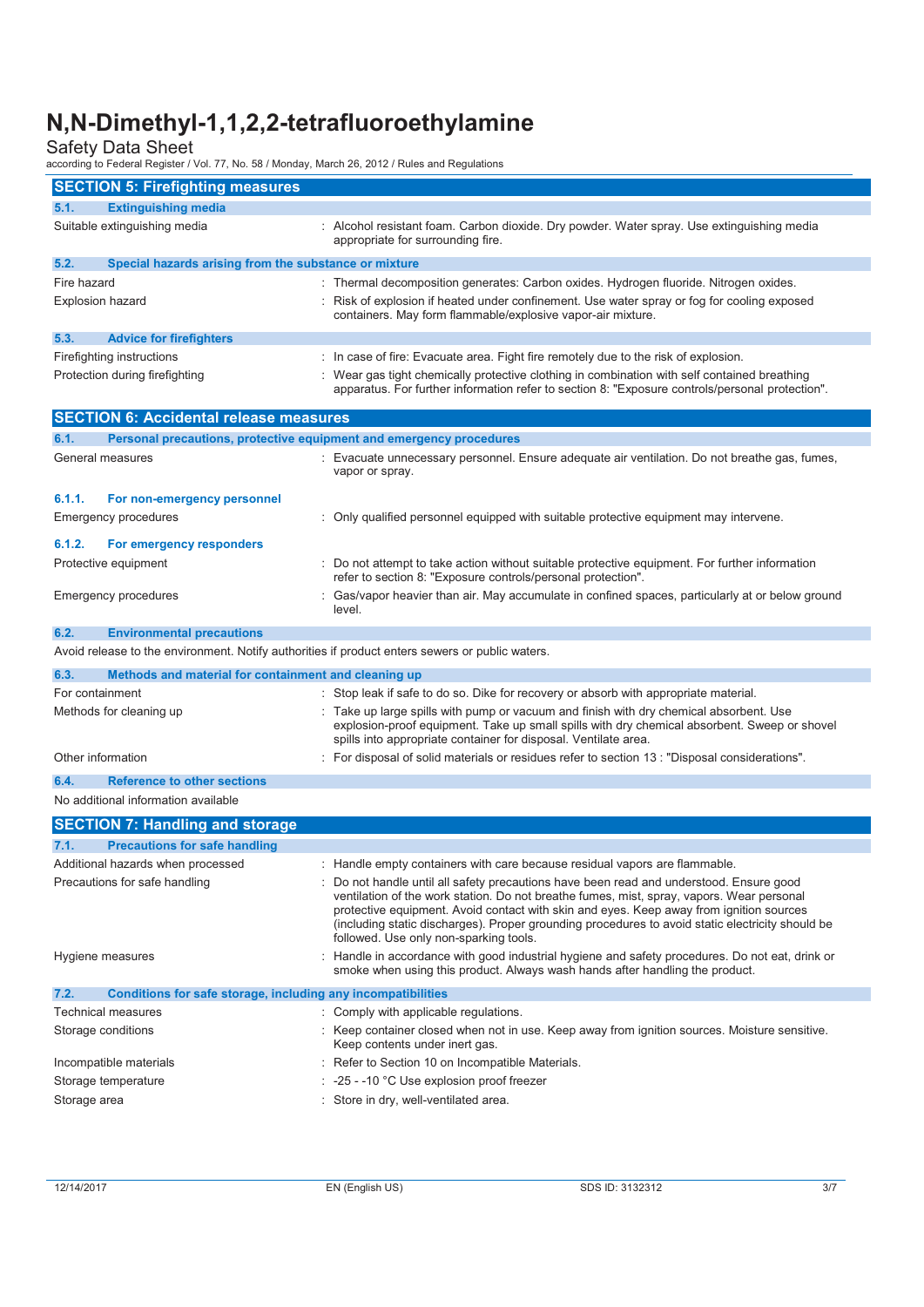| <b>SECTION 8: Exposure controls/personal protection</b>          |                                                        |                                                                                                                                                                          |     |
|------------------------------------------------------------------|--------------------------------------------------------|--------------------------------------------------------------------------------------------------------------------------------------------------------------------------|-----|
| 8.1.<br><b>Control parameters</b>                                |                                                        |                                                                                                                                                                          |     |
| No additional information available                              |                                                        |                                                                                                                                                                          |     |
| 8.2.<br><b>Exposure controls</b>                                 |                                                        |                                                                                                                                                                          |     |
| Appropriate engineering controls                                 | ÷                                                      | Ensure good ventilation of the work station. Emergency eye wash fountains and safety showers<br>should be available in the immediate vicinity of any potential exposure. |     |
| Hand protection                                                  | : Protective gloves. 29 CFR 1910.138: Hand Protection. |                                                                                                                                                                          |     |
| Eye protection                                                   |                                                        | Chemical goggles or safety glasses. Face shield. 29 CFR 1910.133: Eye and Face Protection.                                                                               |     |
| Skin and body protection                                         | Wear suitable protective clothing.                     |                                                                                                                                                                          |     |
| Respiratory protection                                           | Protection.                                            | In case of inadequate ventilation wear respiratory protection. 29 CFR 1910.134: Respiratory                                                                              |     |
| Other information                                                | : Safety shoes. 29 CFR 1910.136: Foot Protection.      |                                                                                                                                                                          |     |
| <b>SECTION 9: Physical and chemical properties</b>               |                                                        |                                                                                                                                                                          |     |
| 9.1.<br>Information on basic physical and chemical properties    |                                                        |                                                                                                                                                                          |     |
| Physical state                                                   | : Liquid                                               |                                                                                                                                                                          |     |
| Color                                                            | : No data available                                    |                                                                                                                                                                          |     |
| Odor                                                             | : No data available                                    |                                                                                                                                                                          |     |
| Odor threshold                                                   | No data available                                      |                                                                                                                                                                          |     |
| рH                                                               | No data available                                      |                                                                                                                                                                          |     |
| Melting point                                                    | : No data available                                    |                                                                                                                                                                          |     |
| Freezing point                                                   | No data available                                      |                                                                                                                                                                          |     |
| Boiling point                                                    | 32 °C (@ 127 mm Hg)                                    |                                                                                                                                                                          |     |
| Flash point                                                      | : 46 °C                                                |                                                                                                                                                                          |     |
| Relative evaporation rate (butyl acetate=1)                      | : No data available                                    |                                                                                                                                                                          |     |
| Flammability (solid, gas)                                        | No data available                                      |                                                                                                                                                                          |     |
| <b>Explosion limits</b>                                          | : No data available                                    |                                                                                                                                                                          |     |
| Explosive properties                                             | : No data available                                    |                                                                                                                                                                          |     |
| Oxidizing properties                                             | : No data available                                    |                                                                                                                                                                          |     |
| Vapor pressure                                                   | : No data available                                    |                                                                                                                                                                          |     |
| Relative density                                                 | : No data available                                    |                                                                                                                                                                          |     |
| Relative vapor density at 20 °C                                  | No data available                                      |                                                                                                                                                                          |     |
| Specific gravity / density                                       | 1.22 g/ml (@ 25 °C)                                    |                                                                                                                                                                          |     |
| Molecular mass                                                   | : 145.0987 g/mol                                       |                                                                                                                                                                          |     |
| Solubility                                                       | No data available                                      |                                                                                                                                                                          |     |
| Log Pow                                                          | : No data available                                    |                                                                                                                                                                          |     |
| Auto-ignition temperature                                        | No data available                                      |                                                                                                                                                                          |     |
| Decomposition temperature                                        | No data available                                      |                                                                                                                                                                          |     |
| Viscosity                                                        | No data available                                      |                                                                                                                                                                          |     |
| Viscosity, kinematic                                             | No data available                                      |                                                                                                                                                                          |     |
| Viscosity, dynamic                                               | No data available                                      |                                                                                                                                                                          |     |
| 9.2.<br><b>Other information</b>                                 |                                                        |                                                                                                                                                                          |     |
| No additional information available                              |                                                        |                                                                                                                                                                          |     |
| <b>SECTION 10: Stability and reactivity</b>                      |                                                        |                                                                                                                                                                          |     |
| 10.1.<br><b>Reactivity</b>                                       |                                                        |                                                                                                                                                                          |     |
| No additional information available                              |                                                        |                                                                                                                                                                          |     |
| 10.2.<br><b>Chemical stability</b>                               |                                                        |                                                                                                                                                                          |     |
| The product is stable at normal handling and storage conditions. |                                                        |                                                                                                                                                                          |     |
| 10.3.<br><b>Possibility of hazardous reactions</b>               |                                                        |                                                                                                                                                                          |     |
| No additional information available                              |                                                        |                                                                                                                                                                          |     |
|                                                                  |                                                        |                                                                                                                                                                          |     |
| 12/14/2017                                                       | EN (English US)                                        | SDS ID: 3132312                                                                                                                                                          | 4/7 |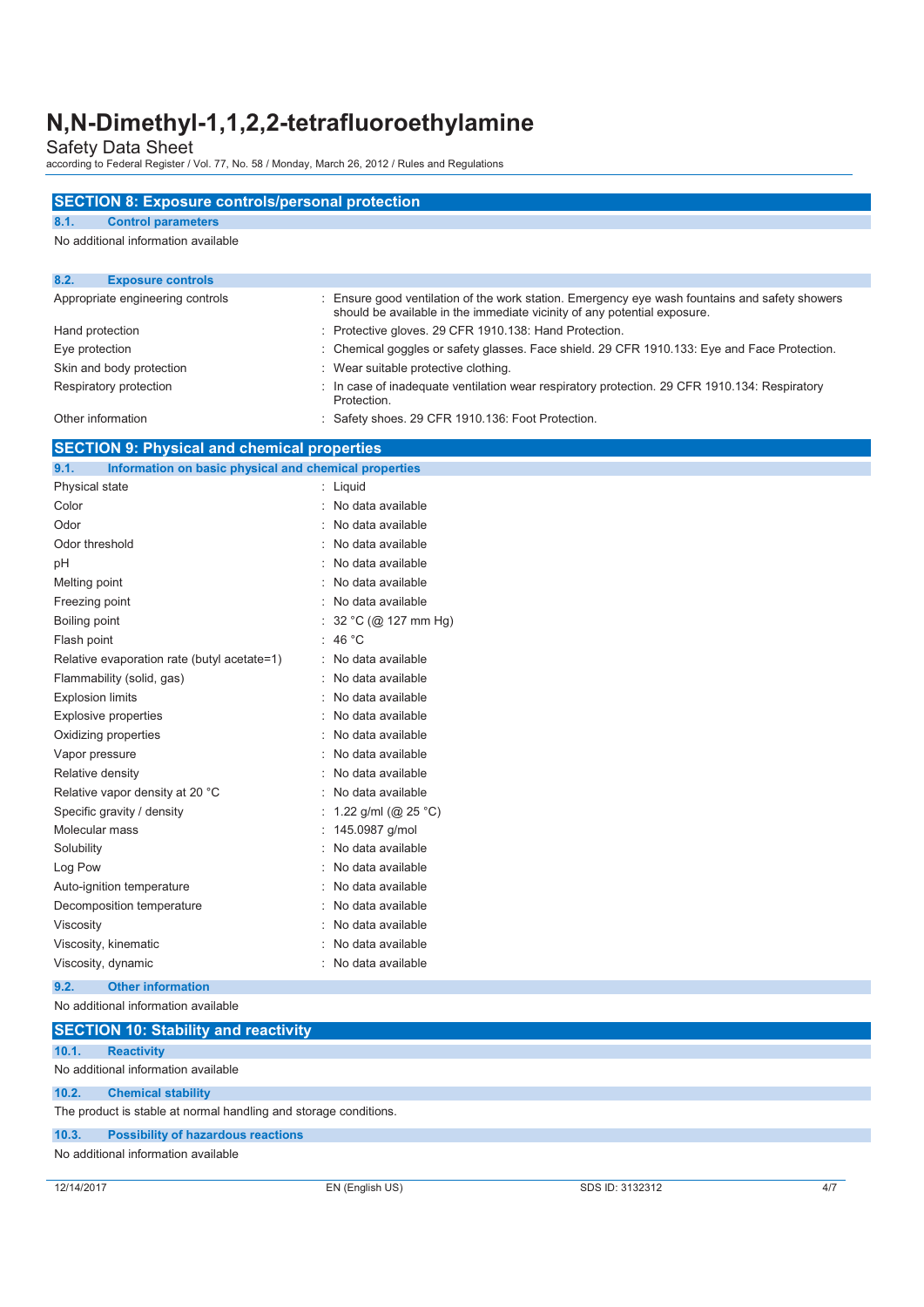| 10.4.                                        | <b>Conditions to avoid</b>                       |                                                                                                                                                  |  |  |
|----------------------------------------------|--------------------------------------------------|--------------------------------------------------------------------------------------------------------------------------------------------------|--|--|
|                                              | Keep away from heat, sparks and flame. Moisture. |                                                                                                                                                  |  |  |
| 10.5.                                        | Incompatible materials                           |                                                                                                                                                  |  |  |
|                                              | Strong oxidizing agents.                         |                                                                                                                                                  |  |  |
| 10.6.                                        | <b>Hazardous decomposition products</b>          |                                                                                                                                                  |  |  |
|                                              | fire, see Section 5.                             | Under normal conditions of storage and use, hazardous decomposition products should not be produced. Hazardous decomposition products in case of |  |  |
| <b>SECTION 11: Toxicological information</b> |                                                  |                                                                                                                                                  |  |  |
| 11.1.                                        | Information on toxicological effects             |                                                                                                                                                  |  |  |
|                                              |                                                  |                                                                                                                                                  |  |  |
| Acute toxicity                               |                                                  | : Oral: Harmful if swallowed. Dermal: Harmful in contact with skin. Inhalation: Harmful if inhaled.                                              |  |  |
|                                              | Clim compositor limitation                       | . Causes severe skip burge and ave demons                                                                                                        |  |  |

| Skin corrosion/irritation                              | : Causes severe skin burns and eye damage.                                                                                                                                        |
|--------------------------------------------------------|-----------------------------------------------------------------------------------------------------------------------------------------------------------------------------------|
| Serious eye damage/irritation                          | : Causes serious eye damage.                                                                                                                                                      |
| Respiratory or skin sensitization                      | : Not classified                                                                                                                                                                  |
| Germ cell mutagenicity                                 | : Not classified                                                                                                                                                                  |
| Carcinogenicity                                        | : Not classified                                                                                                                                                                  |
| Reproductive toxicity                                  | : Not classified                                                                                                                                                                  |
| Specific target organ toxicity (single exposure)       | : May cause respiratory irritation.                                                                                                                                               |
| Specific target organ toxicity (repeated<br>exposure)  | : Not classified                                                                                                                                                                  |
| Aspiration hazard                                      | : Not classified                                                                                                                                                                  |
| Potential Adverse human health effects and<br>symptoms | : Absorption of excessive F- can result in acute systemic fluorosis with hypocalcemia,<br>interference with various metabolic functions and organ damage (heart, liver, kidneys). |
| Symptoms/injuries after inhalation                     | : Material is destructive to tissue of the mucuous membranes and upper respiratory tract. Cough,<br>shortness of breath, headache, nausea.                                        |

|                                     | <b>SECTION 12: Ecological information</b> |  |
|-------------------------------------|-------------------------------------------|--|
|                                     |                                           |  |
| 12.1.                               | <b>Toxicity</b>                           |  |
|                                     | No additional information available       |  |
|                                     |                                           |  |
| 12.2.                               | <b>Persistence and degradability</b>      |  |
|                                     |                                           |  |
|                                     | No additional information available       |  |
|                                     |                                           |  |
| 12.3.                               | <b>Bioaccumulative potential</b>          |  |
|                                     |                                           |  |
| No additional information available |                                           |  |
|                                     |                                           |  |
| 12.4.                               | <b>Mobility in soil</b>                   |  |
|                                     |                                           |  |
|                                     | No additional information available       |  |
|                                     |                                           |  |
| 12.5.                               | <b>Other adverse effects</b>              |  |
|                                     |                                           |  |
|                                     | No additional information available       |  |
|                                     |                                           |  |

| <b>SECTION 13: Disposal considerations</b>                                                                      |                                                            |                                                                                               |  |
|-----------------------------------------------------------------------------------------------------------------|------------------------------------------------------------|-----------------------------------------------------------------------------------------------|--|
| <b>Waste treatment methods</b><br>13.1.                                                                         |                                                            |                                                                                               |  |
| Waste treatment methods                                                                                         |                                                            | : Remove to an authorized incinerator equipped with an afterburner and a flue gas scrubber.   |  |
| Waste disposal recommendations                                                                                  |                                                            | : Dispose of contents/container in accordance with licensed collector's sorting instructions. |  |
| Additional information                                                                                          | : Recycle the material as far as possible.                 |                                                                                               |  |
| <b>SECTION 14: Transport information</b><br><b>Department of Transportation (DOT)</b><br>In accordance with DOT |                                                            |                                                                                               |  |
| Transport document description                                                                                  | : UN3129 Water-reactive liquid, corrosive, n.o.s., 4.3, II |                                                                                               |  |
| UN-No.(DOT)                                                                                                     | $:$ UN3129                                                 |                                                                                               |  |
| 12/14/2017                                                                                                      | EN (English US)                                            | 5/7<br>SDS ID: 3132312                                                                        |  |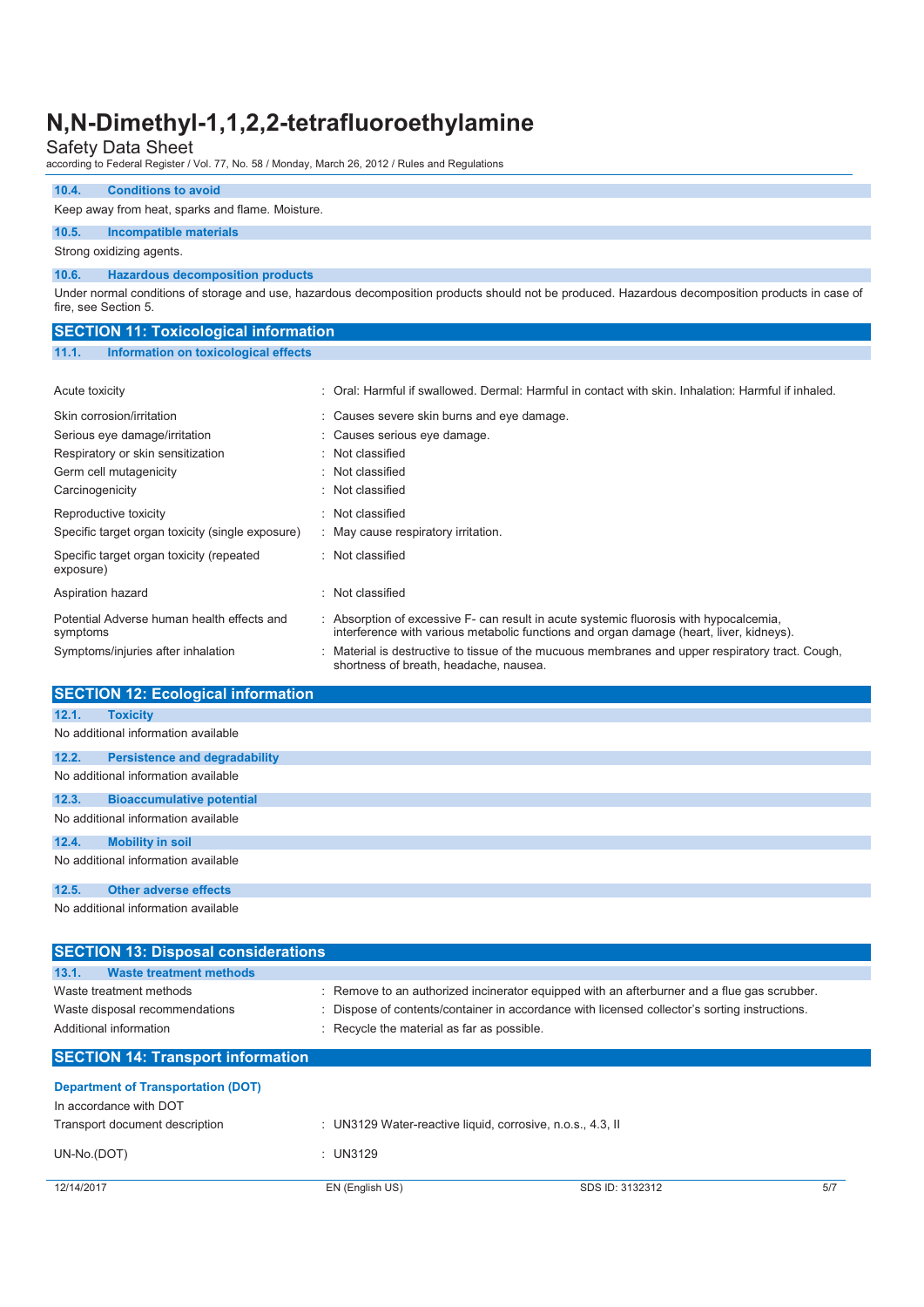| Proper Shipping Name (DOT)                                                | : Water-reactive liquid, corrosive, n.o.s.                                                                                                                                                                                                                                                                                                                                                                                                                                                                                                                                                                                                                                                                                                                                                                                                                                                                                                                                                                                                                                                                                        |
|---------------------------------------------------------------------------|-----------------------------------------------------------------------------------------------------------------------------------------------------------------------------------------------------------------------------------------------------------------------------------------------------------------------------------------------------------------------------------------------------------------------------------------------------------------------------------------------------------------------------------------------------------------------------------------------------------------------------------------------------------------------------------------------------------------------------------------------------------------------------------------------------------------------------------------------------------------------------------------------------------------------------------------------------------------------------------------------------------------------------------------------------------------------------------------------------------------------------------|
| Transport hazard class(es) (DOT)                                          | $: 4.3$ - Class 4.3 - Dangerous when wet material 49 CFR 173.124                                                                                                                                                                                                                                                                                                                                                                                                                                                                                                                                                                                                                                                                                                                                                                                                                                                                                                                                                                                                                                                                  |
| Hazard labels (DOT)                                                       | : 4.3 - Dangerous when wet<br>8 - Corrosive                                                                                                                                                                                                                                                                                                                                                                                                                                                                                                                                                                                                                                                                                                                                                                                                                                                                                                                                                                                                                                                                                       |
|                                                                           |                                                                                                                                                                                                                                                                                                                                                                                                                                                                                                                                                                                                                                                                                                                                                                                                                                                                                                                                                                                                                                                                                                                                   |
| Packing group (DOT)                                                       | : II - Medium Danger                                                                                                                                                                                                                                                                                                                                                                                                                                                                                                                                                                                                                                                                                                                                                                                                                                                                                                                                                                                                                                                                                                              |
| DOT Packaging Non Bulk (49 CFR 173.xxx)                                   | : 202                                                                                                                                                                                                                                                                                                                                                                                                                                                                                                                                                                                                                                                                                                                                                                                                                                                                                                                                                                                                                                                                                                                             |
| DOT Packaging Bulk (49 CFR 173.xxx)                                       | : 243                                                                                                                                                                                                                                                                                                                                                                                                                                                                                                                                                                                                                                                                                                                                                                                                                                                                                                                                                                                                                                                                                                                             |
| <b>DOT Symbols</b>                                                        | : G - Identifies PSN requiring a technical name                                                                                                                                                                                                                                                                                                                                                                                                                                                                                                                                                                                                                                                                                                                                                                                                                                                                                                                                                                                                                                                                                   |
| DOT Special Provisions (49 CFR 172.102)                                   | : IB1 - Authorized IBCs: Metal (31A, 31B and 31N). Additional Requirement: Only liquids with a<br>vapor pressure less than or equal to 110 kPa at 50 C (1.1 bar at 122 F), or 130 kPa at 55 C<br>$(1.3 \text{ bar at } 131 \text{ F})$ are authorized.<br>T11 - 6 178.274(d)(2) Normal 178.275(d)(3)<br>TP2 - a. The maximum degree of filling must not exceed the degree of filling determined by the<br>following: (image) Where: tr is the maximum mean bulk temperature during transport, tf is the<br>temperature in degrees celsius of the liquid during filling, and a is the mean coefficient of<br>cubical expansion of the liquid between the mean temperature of the liquid during filling (tf) and<br>the maximum mean bulk temperature during transportation (tr) both in degrees celsius. b. For<br>liquids transported under ambient conditions may be calculated using the formula: (image)<br>Where: d15 and d50 are the densities (in units of mass per unit volume) of the liquid at 15 C<br>(59 F) and 50 C (122 F), respectively.<br>TP7 - The vapor space must be purged of air by nitrogen or other means. |
| DOT Packaging Exceptions (49 CFR 173.xxx)                                 | : None                                                                                                                                                                                                                                                                                                                                                                                                                                                                                                                                                                                                                                                                                                                                                                                                                                                                                                                                                                                                                                                                                                                            |
| DOT Quantity Limitations Passenger aircraft/rail : 1 L<br>(49 CFR 173.27) |                                                                                                                                                                                                                                                                                                                                                                                                                                                                                                                                                                                                                                                                                                                                                                                                                                                                                                                                                                                                                                                                                                                                   |
| DOT Quantity Limitations Cargo aircraft only (49 : 5 L<br>CFR 175.75)     |                                                                                                                                                                                                                                                                                                                                                                                                                                                                                                                                                                                                                                                                                                                                                                                                                                                                                                                                                                                                                                                                                                                                   |
| DOT Vessel Stowage Location                                               | : E - The material may be stowed "on deck" or "under deck" on a cargo vessel and on a<br>passenger vessel carrying a number of passengers limited to not more than the larger of 25<br>passengers, or one passenger per each 3 m of overall vessel length, but is prohibited from<br>carriage on passenger vessels in which the limiting number of passengers is exceeded.                                                                                                                                                                                                                                                                                                                                                                                                                                                                                                                                                                                                                                                                                                                                                        |
| DOT Vessel Stowage Other                                                  | : 85 - Under deck stowage must be in mechanically ventilated space                                                                                                                                                                                                                                                                                                                                                                                                                                                                                                                                                                                                                                                                                                                                                                                                                                                                                                                                                                                                                                                                |
| Other information                                                         | : No supplementary information available.                                                                                                                                                                                                                                                                                                                                                                                                                                                                                                                                                                                                                                                                                                                                                                                                                                                                                                                                                                                                                                                                                         |
| <b>TDG</b>                                                                |                                                                                                                                                                                                                                                                                                                                                                                                                                                                                                                                                                                                                                                                                                                                                                                                                                                                                                                                                                                                                                                                                                                                   |
| No additional information available                                       |                                                                                                                                                                                                                                                                                                                                                                                                                                                                                                                                                                                                                                                                                                                                                                                                                                                                                                                                                                                                                                                                                                                                   |
| <b>Transport by sea</b>                                                   |                                                                                                                                                                                                                                                                                                                                                                                                                                                                                                                                                                                                                                                                                                                                                                                                                                                                                                                                                                                                                                                                                                                                   |
| UN-No. (IMDG)                                                             | : 3129                                                                                                                                                                                                                                                                                                                                                                                                                                                                                                                                                                                                                                                                                                                                                                                                                                                                                                                                                                                                                                                                                                                            |
| Proper Shipping Name (IMDG)                                               | : WATER-REACTIVE LIQUID, CORROSIVE, N.O.S.                                                                                                                                                                                                                                                                                                                                                                                                                                                                                                                                                                                                                                                                                                                                                                                                                                                                                                                                                                                                                                                                                        |
| Class (IMDG)                                                              | : 4.3 - Substances which, in contact with water, emit flammable gases                                                                                                                                                                                                                                                                                                                                                                                                                                                                                                                                                                                                                                                                                                                                                                                                                                                                                                                                                                                                                                                             |
| Packing group (IMDG)                                                      | : II - substances presenting medium danger                                                                                                                                                                                                                                                                                                                                                                                                                                                                                                                                                                                                                                                                                                                                                                                                                                                                                                                                                                                                                                                                                        |
| Air transport                                                             |                                                                                                                                                                                                                                                                                                                                                                                                                                                                                                                                                                                                                                                                                                                                                                                                                                                                                                                                                                                                                                                                                                                                   |
| UN-No. (IATA)                                                             | : 3129                                                                                                                                                                                                                                                                                                                                                                                                                                                                                                                                                                                                                                                                                                                                                                                                                                                                                                                                                                                                                                                                                                                            |
| Proper Shipping Name (IATA)                                               | : Water-reactive liquid, corrosive, n.o.s.                                                                                                                                                                                                                                                                                                                                                                                                                                                                                                                                                                                                                                                                                                                                                                                                                                                                                                                                                                                                                                                                                        |
| Class (IATA)                                                              | : 4.3 - Substances which in Contact with Water emit Flammable Gases                                                                                                                                                                                                                                                                                                                                                                                                                                                                                                                                                                                                                                                                                                                                                                                                                                                                                                                                                                                                                                                               |
| Packing group (IATA)                                                      | : II - Medium Danger                                                                                                                                                                                                                                                                                                                                                                                                                                                                                                                                                                                                                                                                                                                                                                                                                                                                                                                                                                                                                                                                                                              |
| <b>SECTION 15: Regulatory information</b>                                 |                                                                                                                                                                                                                                                                                                                                                                                                                                                                                                                                                                                                                                                                                                                                                                                                                                                                                                                                                                                                                                                                                                                                   |
| 15.1. US Federal regulations                                              |                                                                                                                                                                                                                                                                                                                                                                                                                                                                                                                                                                                                                                                                                                                                                                                                                                                                                                                                                                                                                                                                                                                                   |
| Substances Control Act (TSCA) inventory except for:                       | All components of this product are listed, or excluded from listing, on the United States Environmental Protection Agency Toxic                                                                                                                                                                                                                                                                                                                                                                                                                                                                                                                                                                                                                                                                                                                                                                                                                                                                                                                                                                                                   |
|                                                                           |                                                                                                                                                                                                                                                                                                                                                                                                                                                                                                                                                                                                                                                                                                                                                                                                                                                                                                                                                                                                                                                                                                                                   |